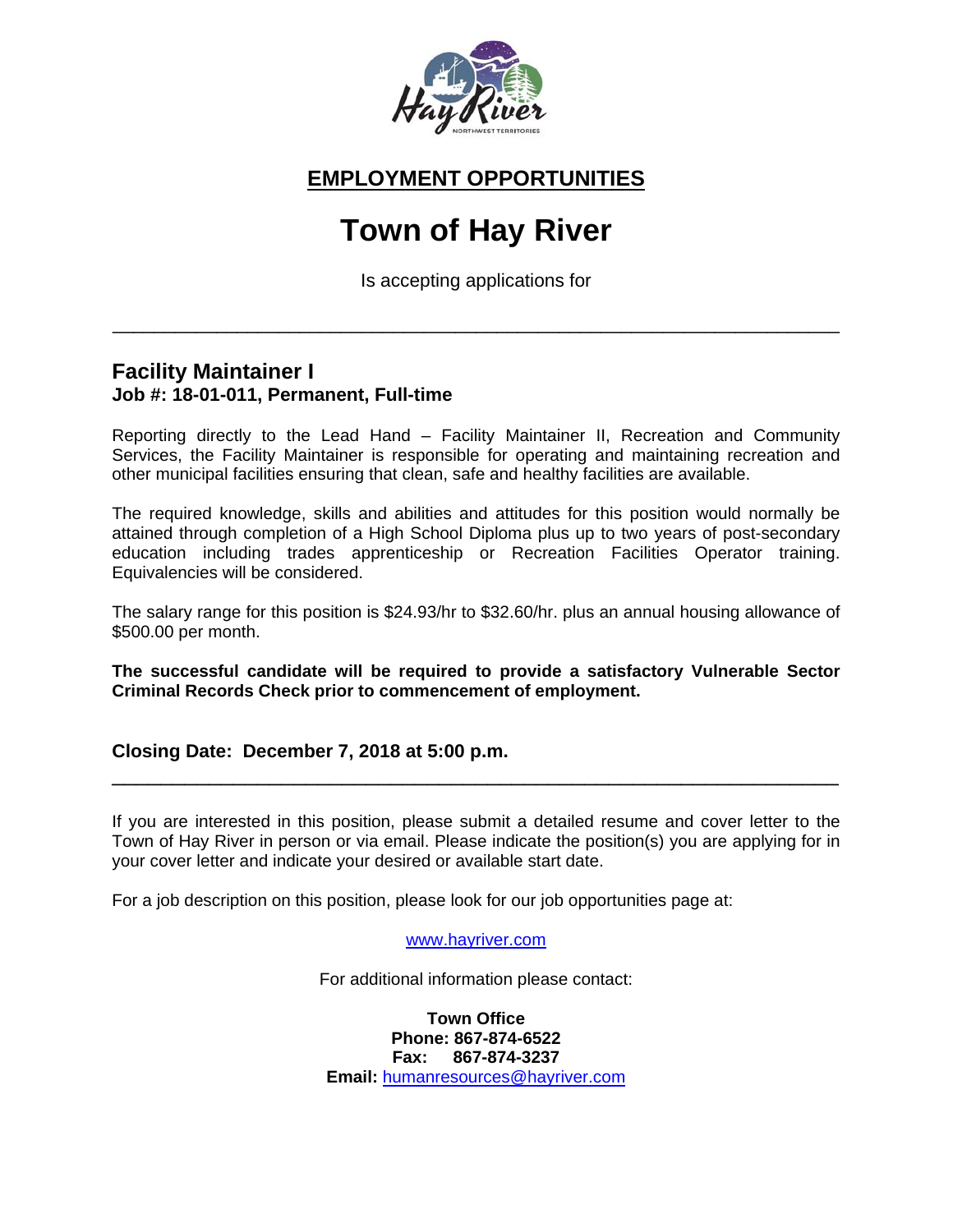

## **TOWN OF HAY RIVER – POSITION DESCRIPTION**

### **IDENTIFICATION**

| <b>Position Title</b>      |                   |  |
|----------------------------|-------------------|--|
| <b>Facility Maintainer</b> |                   |  |
| <b>Position Number</b>     | <b>Reports to</b> |  |
|                            | <b>Lead Hand</b>  |  |

## **PURPOSE**

The Facility Maintainer is responsible for operating and maintaining recreation and other municipal facilities to ensure clean, safe and healthy facilities are available.

### **SCOPE**

The position of Facility Maintainer reports directly to the Lead Hand, Director of Recreation & Community Services and works to operate recreation facilities and keep recreation and other municipal facilities/assets clean, safe and secure. Failure to provide adequate services will result in a lack of clean and safe recreation and sport facilities in the community. This would have an impact on the quality of life for all residents and would affect the health and wellness of community members.

The Facility Maintainer also works with staff form other Departments in coordinating maintenance and upkeep of municipal facilities/infrastructure under the direction of the Lead Hand.

## **RESPONSIBILITIES**

- 1. Maintains and secures recreation and other facilities and assets for the Town. This includes but is not limited to:
	- Review all machinery trends, adjust as necessary
	- Repair mechanical systems as required
	- Monitor building maintenance requirements
	- Assist in maintenance of all recreation department assets and other Town assets/infrastructure as needed
	- Sign off on machinery as required by law
	- Record and catalogue maintenance activities
	- Identify maintenance problems
	- Perform emergency repairs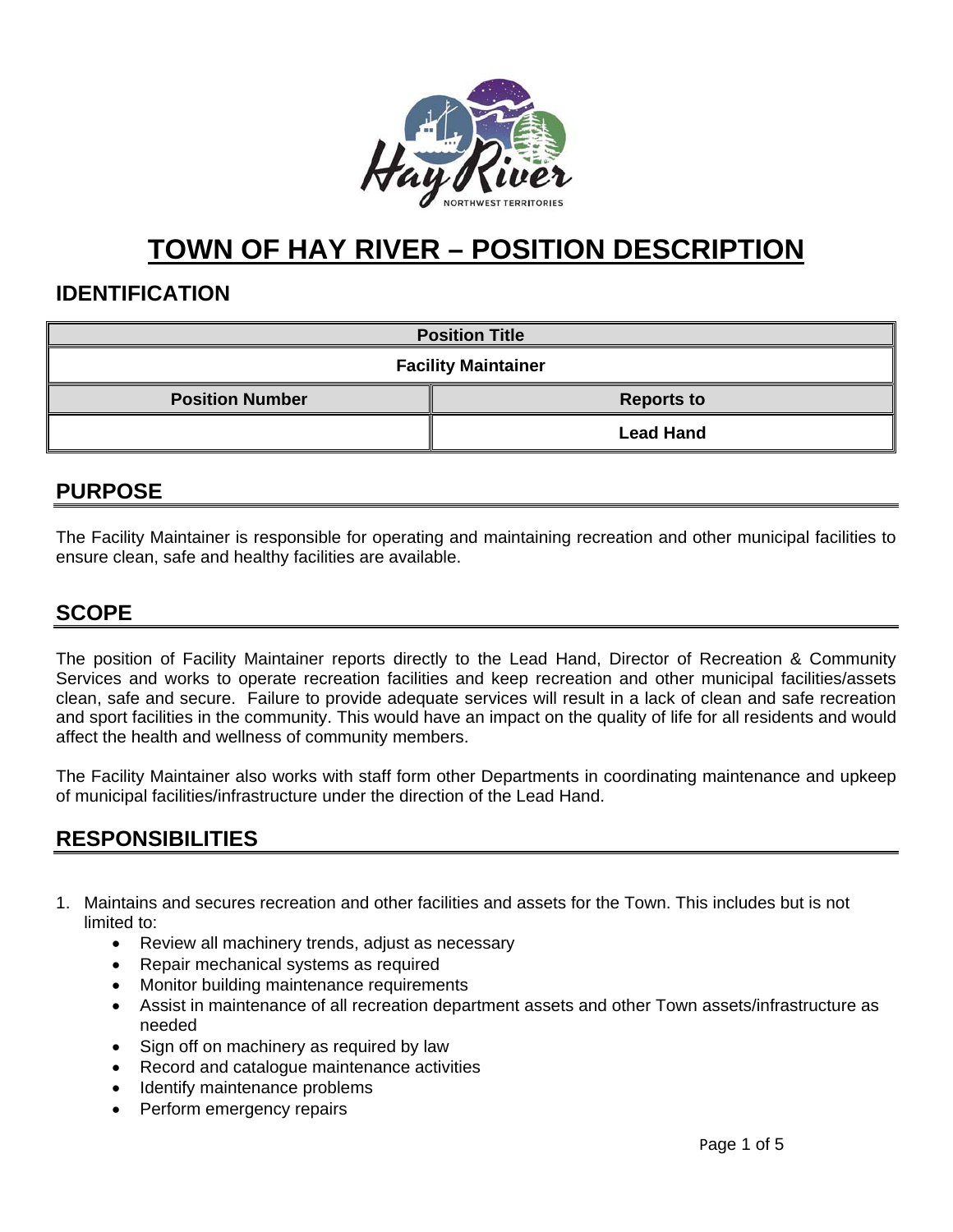- Follow up on work requests
- Follow established preventive maintenance repairs
- Report fire or medical emergencies
- Maintain electrical, plumbing, heating and ventilation systems
- Perform a safety and security checks of facilities daily
- Ensure facilities are locked and secured when not in use
- 2. Operates, and ensures specific operating requirements are met to keep recreation facilities in good working order for public use. This includes but is not limited to:
	- Undertake ice-making and ensure seasonal maintenance is upheld for the arena and curling rink
	- Perform landscaping and grounds maintenance in the summer months
	- Assist in the installation of playground equipment
	- Develop and maintain play spaces and ball diamonds
	- Inspect and repair playground equipment and playground areas
	- Undertake general custodial/janitorial work including cleaning washrooms/dressing rooms, rental space, bleachers and front lobby, winter sidewalk maintenance and miscellaneous errands such as picking up supplies, etc.
	- Perform a safety and security checks of facilities daily
	- Ensure facilities are locked and secured when not in use
- 3. Ensures and upholds a safety culture for the operation and maintenance of all recreation and other assets/infrastructure. This includes but is not limited to:
	- Taking responsibility to model safe working practices
	- Working proactively to ensure users and clients use the facilities safely
	- Contributing to creating a culture of workplace safety with colleagues and others.
- 4. Perform other related duties as required.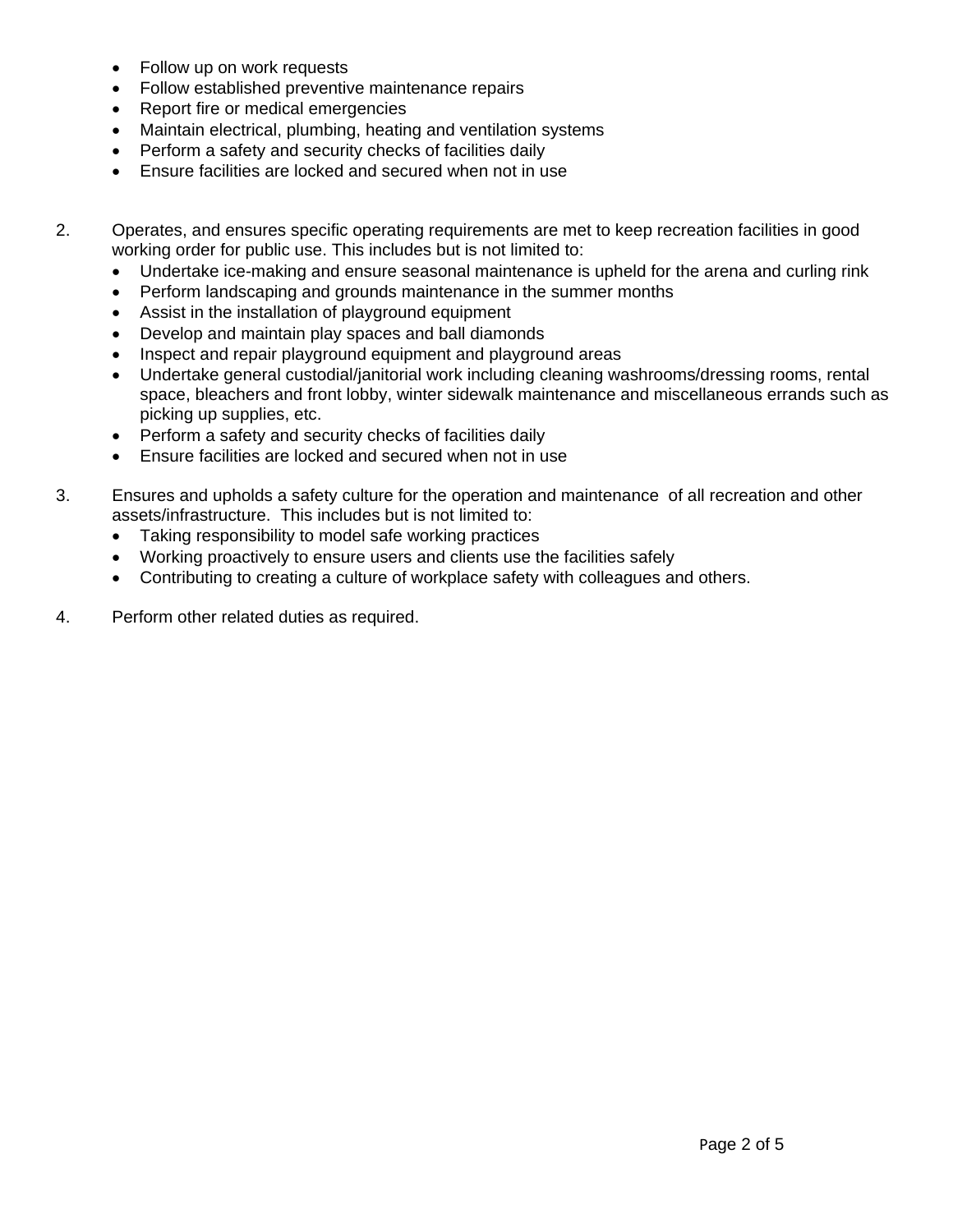### **COMPETENCIES**

Competencies are the attitudes, attributes, behaviors or other personal characteristics that are needed to perform a job well. Competencies are intended to complement the credentials, education and technical proficiency that an individual typically brings to a position. The Town will support staff in enhancing their competencies and learning to apply competencies to their daily work.

The following core competencies are expected of all employees of the Town.

Organizational awareness – understands big picture of issues facing the Town and community; aware of community events and occurrences; values the place of the Town within the community, understands the connection between his/her role and the vision and mission of the Town.

Customer Service – balances the interests of clients; re-adjusts priorities to respond to pressing and changing client needs. Anticipates and meets the needs of clients; achieves quality end products; committed to continuous improvement of services; ambassador for the Town to customers and clients.

Manage Resources Wisely –recognizes the value of resources - whether they are financial, human, information, material, assets, etc. – and strives to use these prudently and sustainably, in the best interests of the Town.

Interpersonal skills – considers and responds appropriately to the needs, feelings and capabilities of different people in different situations; tactful, compassionate and sensitive; treats others with respect.

Oral Communication – makes clear and convincing points to individuals or groups; listens effectively and clarifies information as needed; facilitates an open exchange of ideas and fosters an atmosphere of open communication.

Written Communication – expresses facts and ideas in writing in a clear and organized manner

Problem Solving – identifies and analyzes problems; distinguishes between relevant and irrelevant information to make informed decisions; provides solutions to individual and organizational problems.

Continual Learning - grasps new information; recognizes own strengths and weaknesses; pursues selfdevelopment, seeks feedback from others and welcomes opportunities to learn new things.

 $F$ lexibility – open to change and new information; adapts behavior and work methods in response to new information; adjusts to new situations warranting attention and resolution.

Sound Decision-making – exercises good judgment in making decisions; seeks all the information to make informed decisions; perceives the impact and implication of decisions, even when data is limited, or solutions produce unpleasant consequences.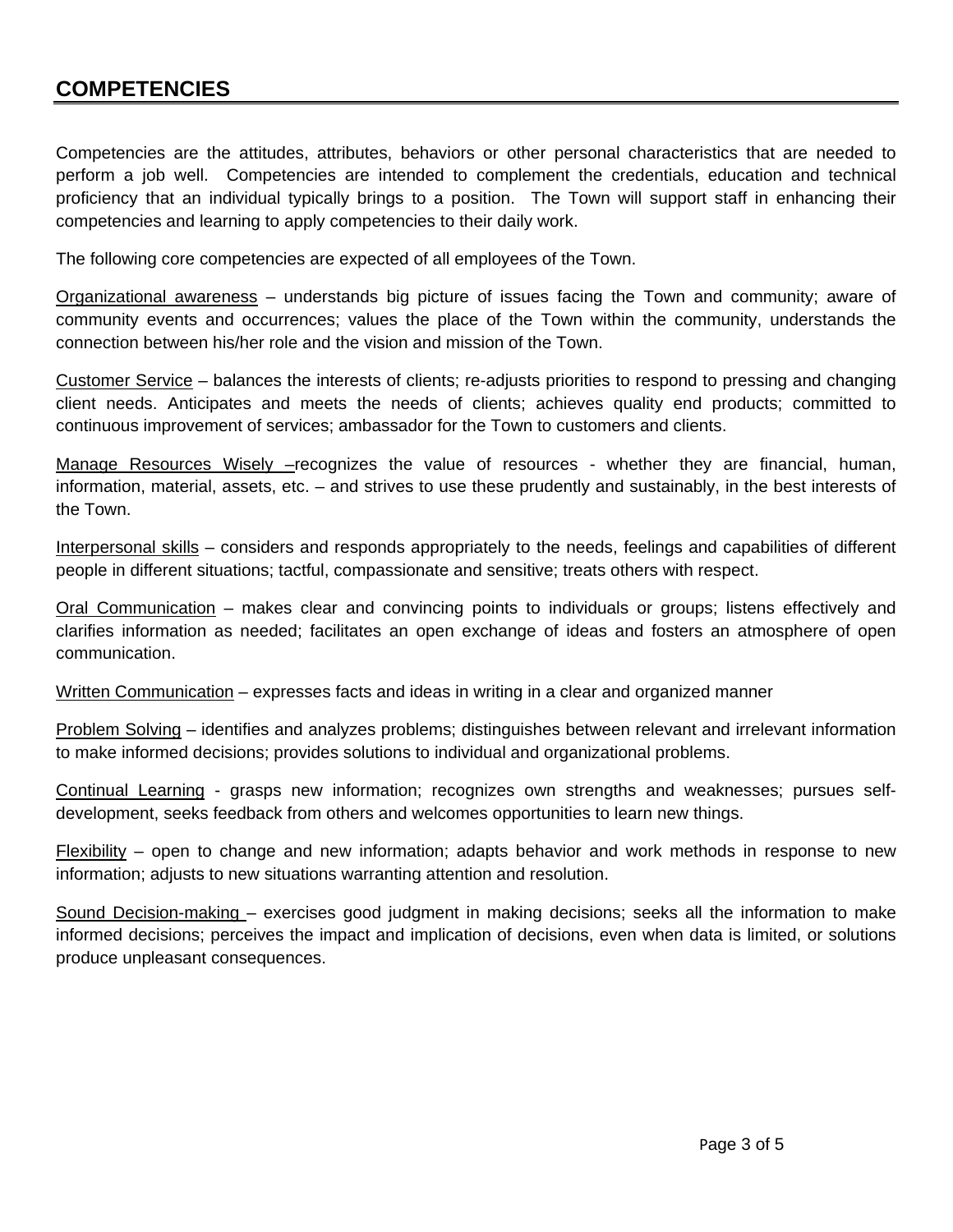## **KNOWLEDGE and SKILLS**

The following knowledge and skills are required for an individual to be able to perform the duties of this position:

- basic knowledge of preventative maintenance and operation of recreation facilities
- an understanding of relevant policies, procedures and rules
- knowledge of ice making and maintenance procedures
- basic knowledge of maintenance of plumbing and heating systems including boiler inspection and repair
- knowledge of emergency procedures, safety requirements, WHMIS, First Aid and CPR
- proficiency in the use of small hand tools and related equipment
- analytical and problem-solving skills
- mechanical skills
- effective verbal and listening communications skills

## **QUALIFICATIONS**

The Facility Maintainer would normally attain the required knowledge, skills and attitudes through completion of a High school diploma plus up to two years of post-secondary education including trades apprenticeship or Recreation Facilities Operator training. Equivalencies will be considered.

### **WORKING CONDITIONS**

#### **Physical Demands**

The Facility Maintainer can be a physically strenuous position. The incumbent will be expected to lift, carry and manage equipment and supplies. The incumbent may need to work long or odd hours at a time to complete special requests or projects, or to participate in supporting evening and off hour activities/events.

#### **Environmental Conditions**

The Facility Maintainer may work in a number of different facilities and outdoor locations. The incumbent may find the environments to be busy, noisy and will need stress management skills to manage in this context.

#### **Sensory Demands**

The situations and programs taking place in facilities maybe noisy and busy making it difficult for recreation facilities staff to concentrate; supervising in this context can be challenging. Cleaning materials and other tools/ resources required for maintenance may be irritating to the skin.

#### **Mental Demands**

Stress can be caused by the volume of work to be completed in often challenging and changing environments. Pressure to meet deadlines and provide quality service can place considerable mental fatigue on the incumbent.

## **ADDITIONAL REQUIREMENTS**

#### **Position Security ( v check one)**

 $\Box$  No criminal records check required

#### **Position of Trust – criminal records check required**

XHighly sensitive position – requires verification of identity and a criminal records check